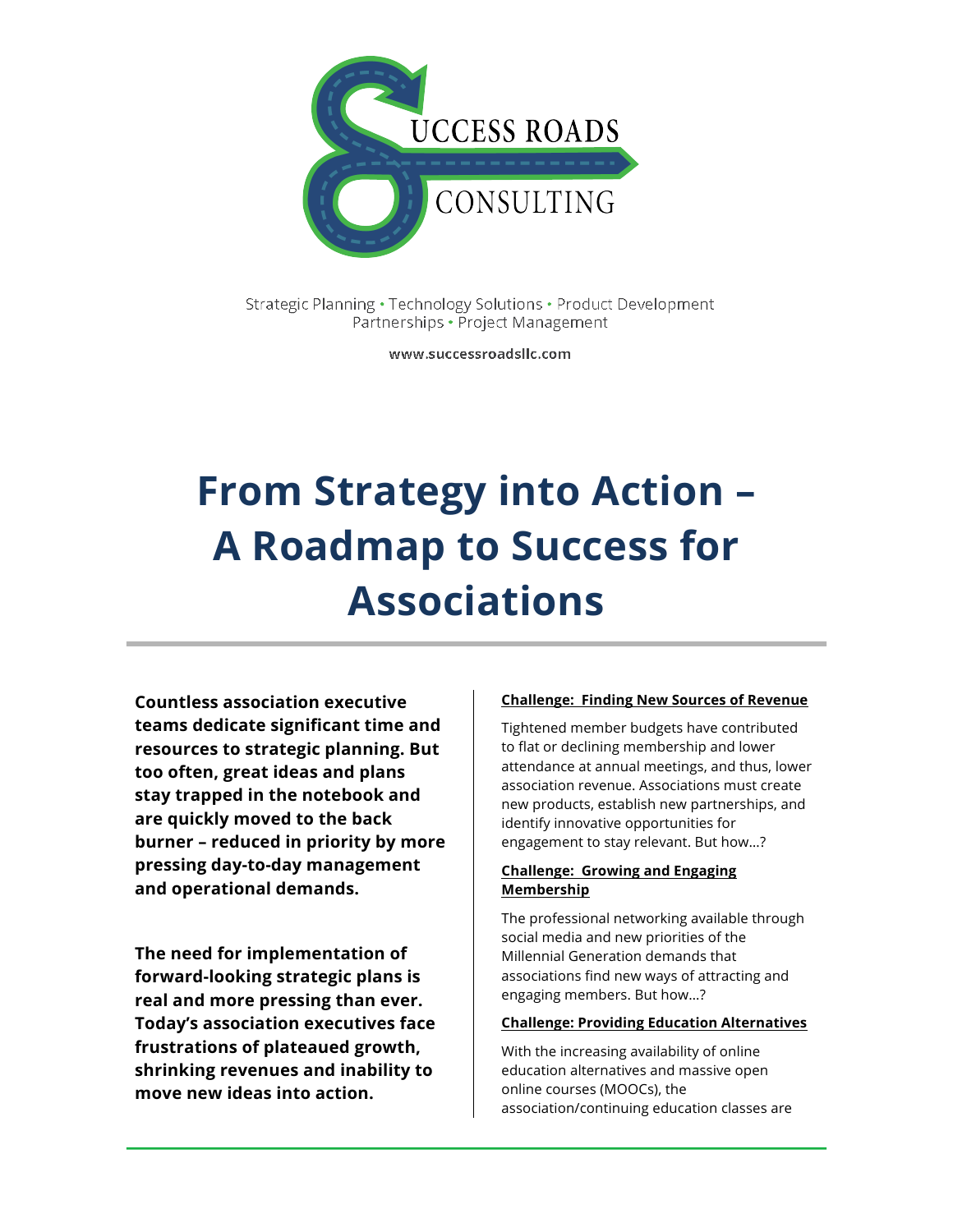less necessary and not always relevant to members. Associations must provide innovative, accessible continuing education options in order to compete. But how…?

#### **Challenge: Providing Print and Digital Content Alternatives**

Information that associations formerly provided exclusively is now readily available with a simple Google search. So in order to stay relevant, associations must produce engaging content and make it increasingly accessible. But how…?

#### **Challenge: Resolving the Disconnect between Strategy and Technology**

Many associations do not have robust IT staffs or leadership teams that include a technology expert, which can result in technology initiatives not being part of the organization's strategy. Associations must use existing technology staff or other resources to acquire and implement new software, or modify existing software to achieve strategiec goals. But how…?

### **Sound familiar? Read on … there is another road! It's time to move your strategic plan off the notepad and into implementation in your association.**

## **Get on the Road to Success**

New revenues and realized plans sound great, right? But the goals and plans that feel completely attainable in the vacuum of a productive retreat often fail to be realized due to lack of time, resources, and internal infrastructure. Not sure where to begin? Outline an actionable, detailed project plan that empowers the ability of your organization to move your idea into action. Follow this outline and get on the road to success by answering these key questions.

- **1. Build the Business Case –** What's the rationale for the change/enhancement/ addition? What organizational goals will the project help you achieve?
- **2. Define Priorities –** What's most important to accomplish first? Clearly evaluate immediate needs and separate those from longer-term "nice to haves." Consider staging the project to address immediate requirements in a first phase, and supplemental needs in additional iterations.
- **3. Establish Metrics –** Which outcomes will you use to evaluate success? Beyond simply completing the project, what quantitative data points will indicate a successful outcome? And over what time period will you evaluate impact?